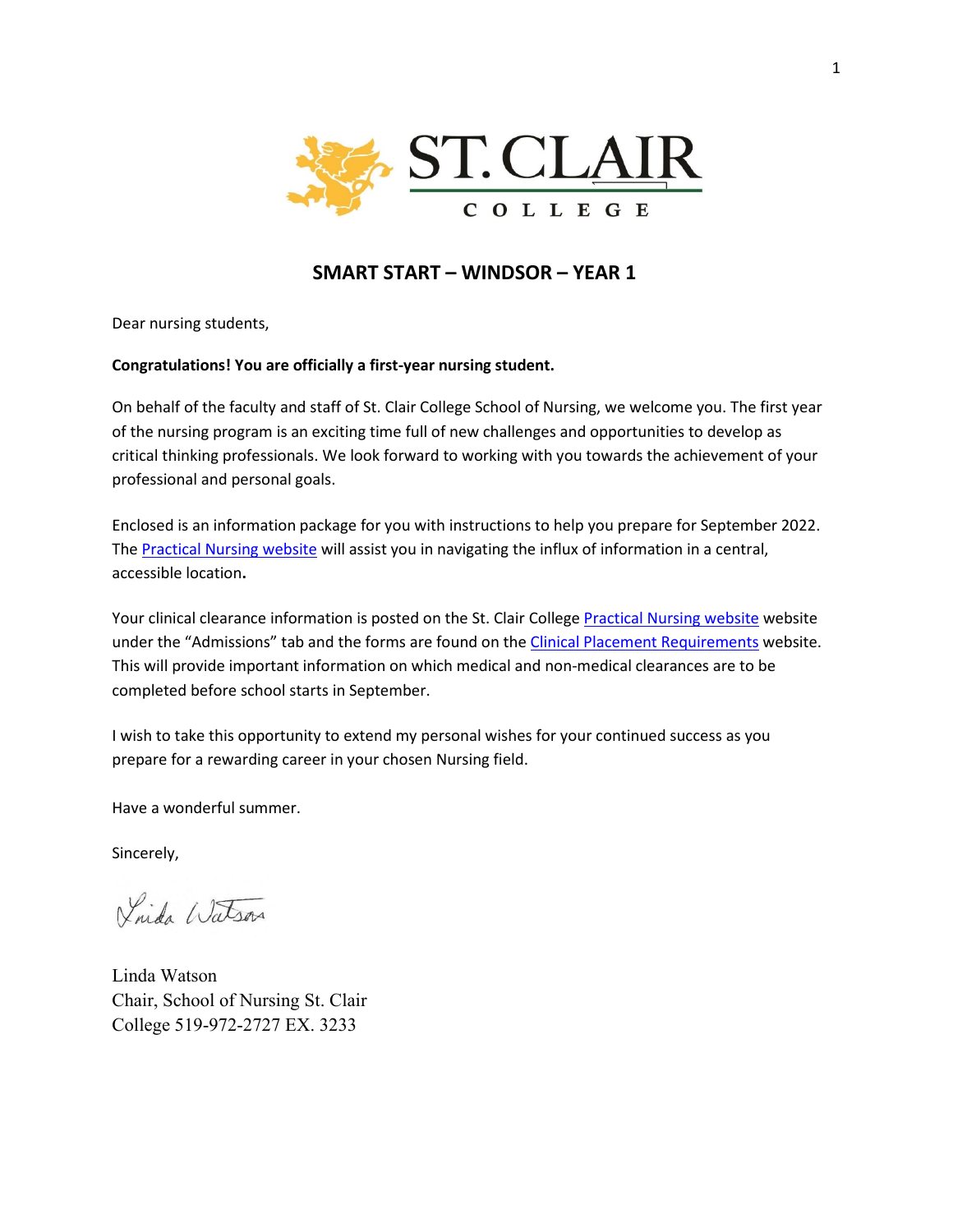# **PRACTICAL NURSING PROGRAM**

#### **VALUES AND PHILOSOPHY**

The faculty of the Practical Nursing Program are committed to developing high quality professionals to meet the health care needs of our community. Facilitating quality learning through knowledge attainment and skill development is our priority. This excellence is accomplished by having a supportive team who put student-learning needs first. Teaching is supported by the College of Nurses of Ontario (CNO) Practice Standards, including concepts of professionalism, safety, communication and use of the nursing process.

### **GETTING STARTED** - **ORIENTATION**

The date and time for your orientation will be sent (or posted on the college website) over the Summer to you from the Registrar's Department. Information can also be found at the following link: <https://www.stclaircollege.ca/student-services/orientation>

At your orientation, you will receive very important information about your program and can meet your nursing coordinator and some of your professors in the program.

Attendance at orientation is highly recommended as we will provide an overview of the program and discuss topics such as schedules, expectations, and a "To do" list. This usually helps to alleviate the anxiety that you may be experiencing about attending college and a new program.

### **WHO'S HERE TO HELP**

Eva Beattie RN, BScN First Year Program Coordinator School of Nursing Room 3314C, Center for Applied Health Sciences (519) 972-2727 ext. 4622 [ebeattie@stclaircollege.ca](mailto:ebeattie@stclaircollege.ca)

Jordan Smith Academic Advisement and Clinical Placement Officer School of Nursing [jsmith02@stclaircollege.ca](mailto:jsmith02@stclaircollege.ca) Office: 519-972-2727 ext.5835

Sara Damphousse Administrative Assistant School of Nursing [sdamphousse@stclaircollege.ca](mailto:sdamphousse@stclaircollege.ca) 519-972-2727 ext. 4227

**\*\*\*\*\*\*Please Note-email is the preferred method of contact\*\*\*\*\*\*\***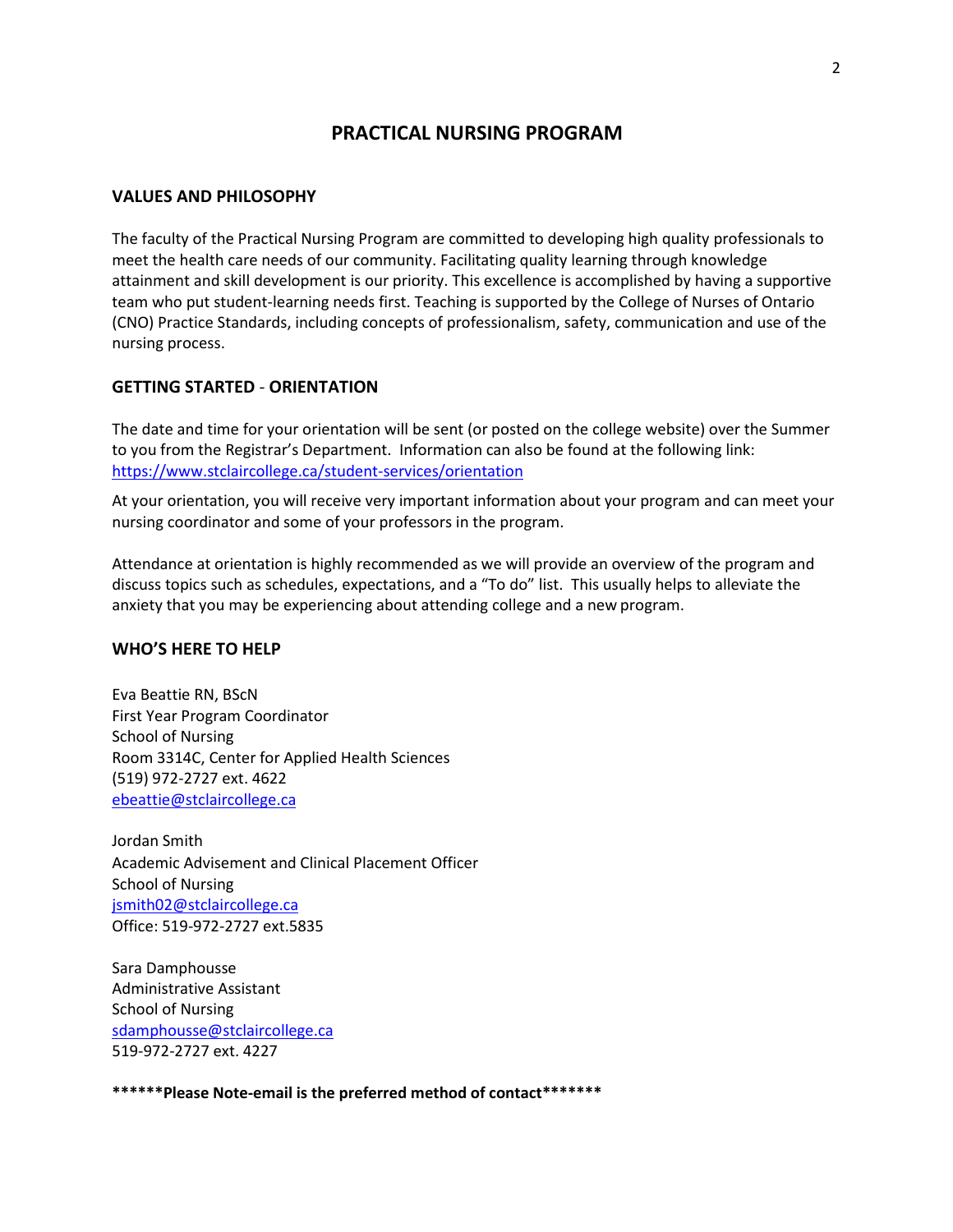### **ADDITIONAL DATES**

- 1. **Classes begin** Tuesday September 6, 2022
- 2. **Thanksgiving Holiday** Monday, October 10, 2022
- **3. Exam Week** Monday December 12-Friday December 16, 2022. Students are expected to be available for all the days during exam week as exams are scheduled at different times and dates. Please do not book appointments or vacation during this week.

#### **TEXTBOOKS**

Three e-texts as well as the Elsevier Clinical Learning Suite are included in your material kit fees. The books are as follows:

Canadian Fundamentals of Nursing – Potter and Perry –  $6<sup>th</sup>$  edition Medical-Surgical Nursing in Canada – Lewis –  $5<sup>th</sup>$  edition Physical Examination and Health Assessment - Canadian – Jarvis –  $3<sup>rd</sup>$  edition

The Elsevier Clinical Learning Suite is a wonderful online resource providing numerous activities, case studies, quizzes, practice questions and resources that you will find very helpful.

Other required textbooks can be purchased through the Campus Book Store under their specific course codes, i.e. BIO126, PNR116 and PNR125. You may go in person to the bookstore or find the course materials online through the bookstore website. All books are searchable by the course code of the required textbook. Here is the link to the bookstore site: [www.stclairwindsorshop.ca](http://www.stclairwindsorshop.ca/) also found through the St. Clair College website.

Books will be available for purchase in August. Bookstore summer hours are Monday – Thursday 0900- 1500 and Friday 0900-1230. The telephone contact is (519)354-9100 Ext. 3231 and the email is [0941mgr@follett.com](mailto:0941mgr@follett.com) 

For any updates to Bookstore hours please check the website. Additional information can be found at: <http://www.stclaircollege.ca/studentservices/oncampusservices.html>

#### **FIRST SEMESTER COURSES:**

PNR 116 Introduction to the Practice of Nursing PNR 125 Nursing Clinical 1 BIO 126 Anatomy, Physiology and Pathophysiology ELEC 1030 General Education Elective (The elective is selected by the student. See frequently asked questions below).

### **CLINICAL CLEARANCE REQUIREMENTS (Mandatory) \*\*High Priority\*\***

Clinical Placement clearance is required before any student can attend the clinical setting. There are medical and non-medical requirements that must be met. Please refer to the tab on the [Practical](https://www.stclaircollege.ca/programs/practical-nursing) Nursing Website entitled "Admissions" and scroll down for further details. Your requirements will be explained there as well as the process to submit your documents for clearance.

Students, in the first year of the Practical Nursing program, don't attend their clinical site until October, however, it is important that they start their clearances during the summer as there may be delays. For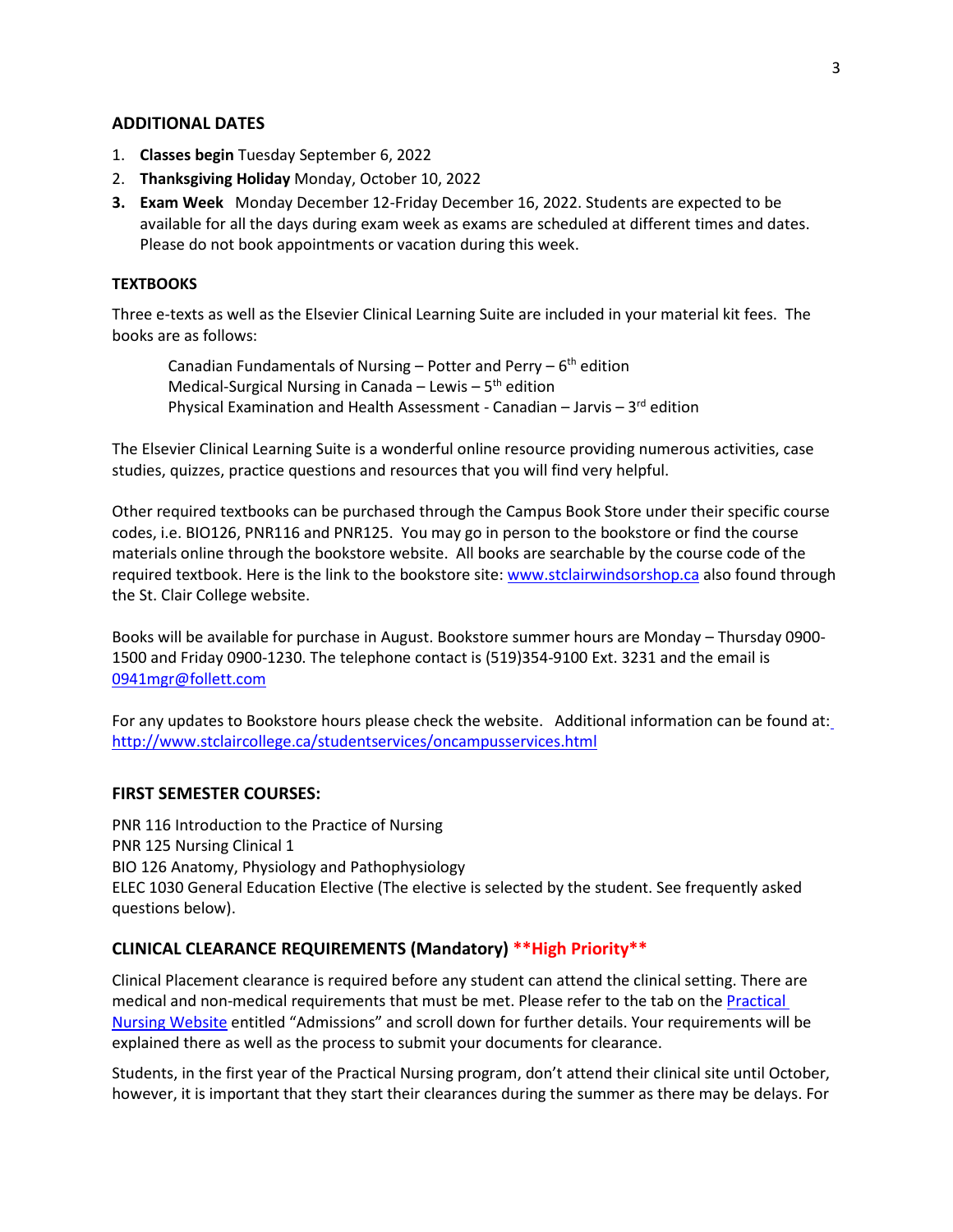example, you may require a series of vaccinations that require up to 2 months to complete. All forms can be obtained at this link: [Clinical Placement Requirements](https://www.stclaircollege.ca/programs/clinical-placement-requirements) under your specific program.

Our clinical placement sites are requiring students to be fully vaccinated (2 COVID vaccines) to be eligible to attend clinical placement. A COVID booster shot is also a requirement of most of our Long Term Care sites where  $1<sup>st</sup>$  semester Practical Nursing students are placed. It is strongly recommended that all Practical Nursing students obtain their COVID booster to minimize the chance they are denied placement. A COVID vaccination is not a requirement to attend St. Clair College, however, students without their vaccination cannot be guaranteed a clinical placement for their program and, therefore, will not be able to complete their programs.

In addition, an influenza immunization (when they become available, usually in the late fall) will also be required.

**\*\*\*Please note\*\*\*** If you have notations, charges, etc. on your vulnerable sector police clearance this may prevent you from attending a clinical practice site. Any concerns with your police clearance will be communicated to the program coordinator. It is at the discretion of the administration of our partners to allow or disallow students from practicing in their facilities. If your police clearance is not clear you may have to withdraw from the Practical Nursing program as you will not be able to fulfill the clinical requirements of the program.

Failure to meet the clearance requirements prior to the start date of your clinical placement will result in you not being able to attend clinical. There are no exceptions.

### **STUDENT I.D. CARDS:**

#### **St. Clair College OneCard**

OneCard is essential to campus life at St. Clair College. Currently your OneCard is St. Clair College's official identification card, library card and print card. Your OneCard will be required for:

- Writing an officially scheduled test or exam.
- Checking out books at the library facilities.
- Printing your documents at print stations.
- Clinical placement

The OneCard serves many functions and can provide you with access to a wide variety of services. The benefits associated to the OneCard include savings, convenience, flexibility, and security. The cost is covered within your tuition fees. For downloading your OneCard, please visit the following link: <https://www.stclaircollege.ca/onecard>

#### **UNIFORMS:**

A solid hunter green uniform and white or black shoes (**no mesh –** as these can be soiled in the clinical area and result in a contaminated spill) are required for clinical/laboratory. Uniforms are required to have, "St. Clair College Practical Nursing" embroidered in white thread on their left upper uniform sleeve. Students can purchase their uniforms at the college bookstore. The college will provide the embroidery for free. Please contact bookstore to order uniforms **by the middle of July-early August (at the latest)** to ensure that the uniform is ready for September. The contact number for the bookstore is (519) 354-9100 ext 3231. Uniforms are worn during labs and clinical, therefore are **required for week 1**  of semester. This link will direct you to the campus bookstore: [https://www.stclaircollege.ca/student](https://www.stclaircollege.ca/student-services/on-campus-services/bookstore)[services/on-campus-services/bookstore](https://www.stclaircollege.ca/student-services/on-campus-services/bookstore)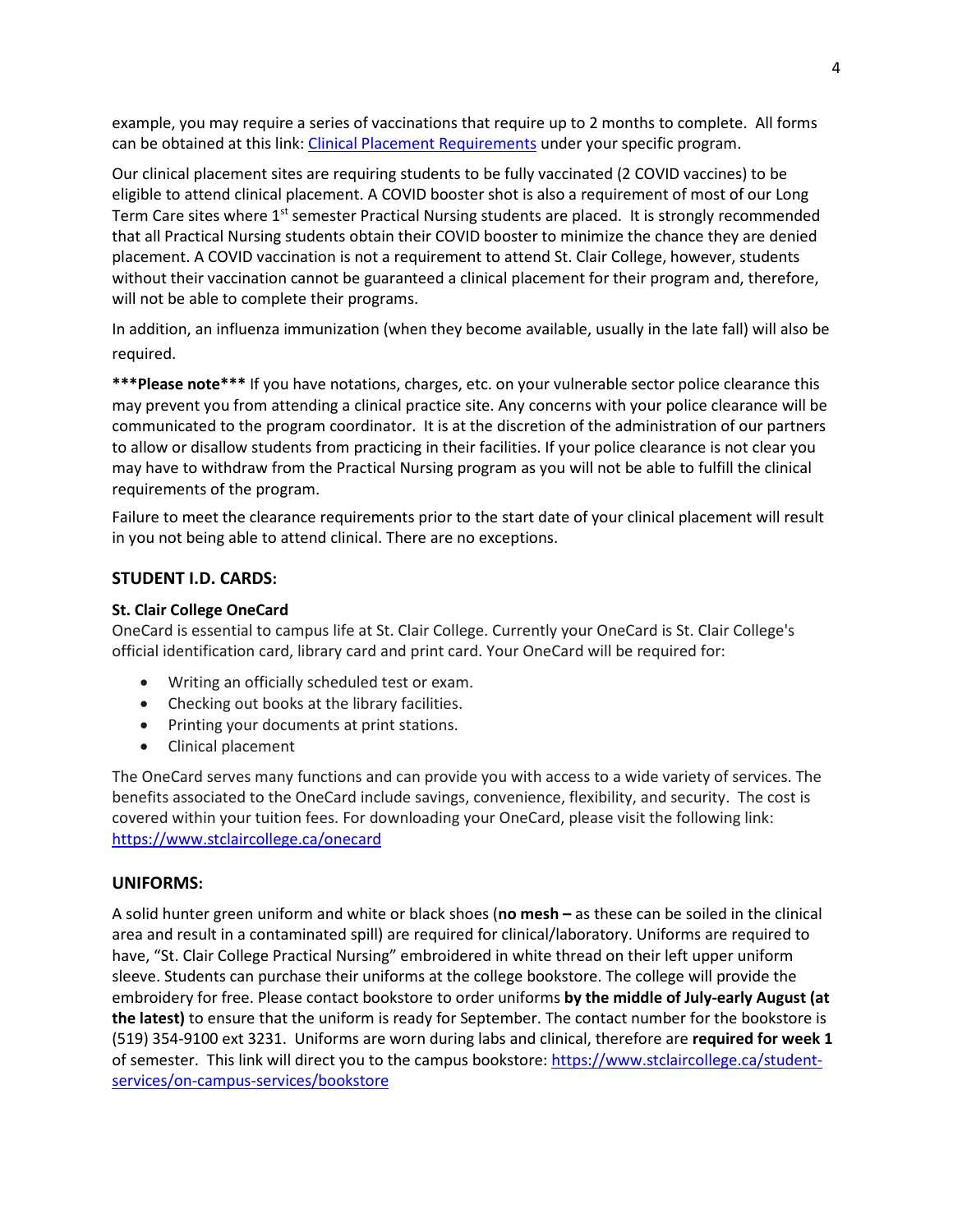Students will require a **wristwatch** with a second hand for measuring vital signs, clinical documentation, etc.

You will need to purchase a **stethoscope** for Semester 1 as you will be practicing vital signs. The decision regarding purchase of a specific brand of stethoscope is a personal choice; however, please ensure that your stethoscope has both a bell and a diaphragm, as each is used for different physical assessment.



Review carefully the **St. Clair College Student Clinical Placement Policy Manual** (provided to you during the first week of school on your PNR 125 Nursing Clinical Blackboard site) for information on professional attire, jewelry, hygiene, tattoos, etc.

#### **FREQUENTLY ASKED QUESTIONS**

#### *"How do I choose a general elective?"*

General electives give you the opportunity to take a course of interest. Course availability and schedules are available at the bottom of the Registrar's office page: The link to this site is: <https://www.stclaircollege.ca/registrars-office>

You require three general elective courses to fulfill your diploma requirements. One during semester one, and two during third semester. General electives may be taken in the spring/summer session, however, note that third semester tuition is not reduced by taking your general electives in the spring/summer.

### *"Can I apply for a transfer credit?"*

If you would like to request advanced standing for a previously completed course to be applied towards a course in your Practical Nursing program, go to this link for th[e Registrar's Office](https://www.stclaircollege.ca/registrars-office) and look down the right hand column for the information on how to do it.

You will require a sealed official transcript from your previous school and a course outline from the course you would like considered for the transfer credit. You must have achieved at least a 60% in a previous course to have it considered.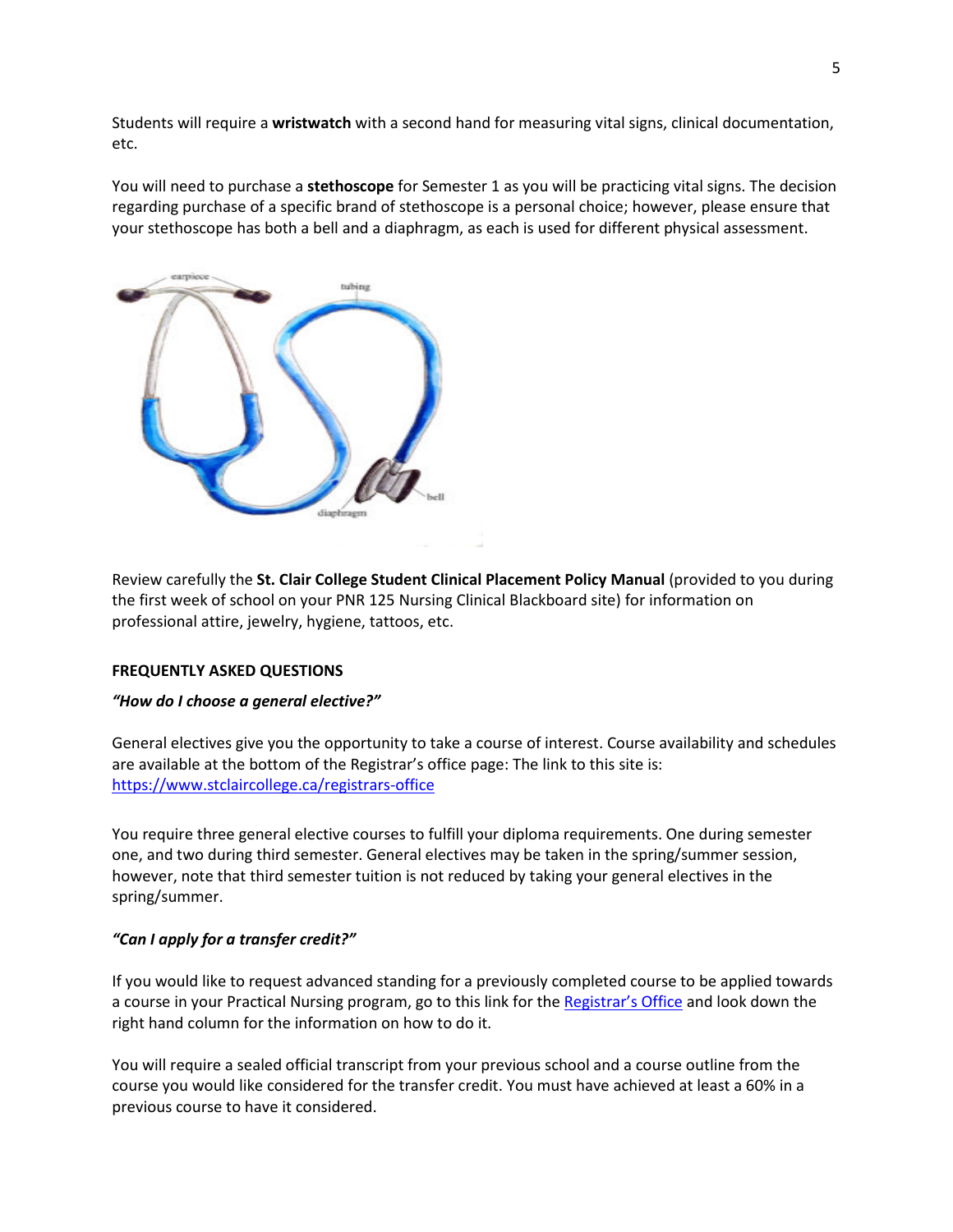Until the transfer credit has been granted, you should continue to attend all classes as scheduled. You will be notified by student email regarding the decision of your transfer credit.

### "*How do I drop or add a course?"*

If you have previously taken the same class (for example, BIO 126 or a general elective) at St. Clair College and are satisfied with the mark you achieved, you may wish to drop the class. Note that when you drop a course you may remain in full time status (based on course credits), therefore, there may be no refund provided. Contact the Registrar's office for more information, <https://www.stclaircollege.ca/registrars-office>

### *"Do I need access to the internet?"*

Yes, you will require access to the internet especially if you plan to complete schoolwork, study, and do research at home. Internet access is available to all students in the library and the computer lab in the main building as an option.

# *"Do I need an email address?" YES!!*

All students are to use their St. Clair College email address for all correspondence from within the college and from home. Faculty cannot respond to personal email accounts due to the risk for breach of confidentiality.

### **COMMUNICATING WITH FACULTY**

Email communication is the preferred method of contacting faculty. Faculty email addresses can be found under each course on Blackboard under "staff information". Faculty will attempt to respond within 24 hours during business hours. Emails sent after hours or on weekends will be read and responded to as soon as possible during working hours.

Please address your faculty as "Professor" and/or "Doctor" (as appropriate) in all verbal and written communication.

When writing emails, the following etiquette must be followed:

- Specific subject line
- Proper salutation, for example, "Hello Professor…."
- Do not use text message forms of communication i.e. "ttyl", "u", etc.
- Always include your first and last name and student number

### **ACADEMIC PERFORMANCE**

Nursing students must maintain a grade point average (GPA) above 2.0 (60%) to graduate from the Practical Nursing Program at St. Clair College. Students are not eligible to advance to the next semester if they are unsuccessful in any course that is a prerequisite for the following semester.